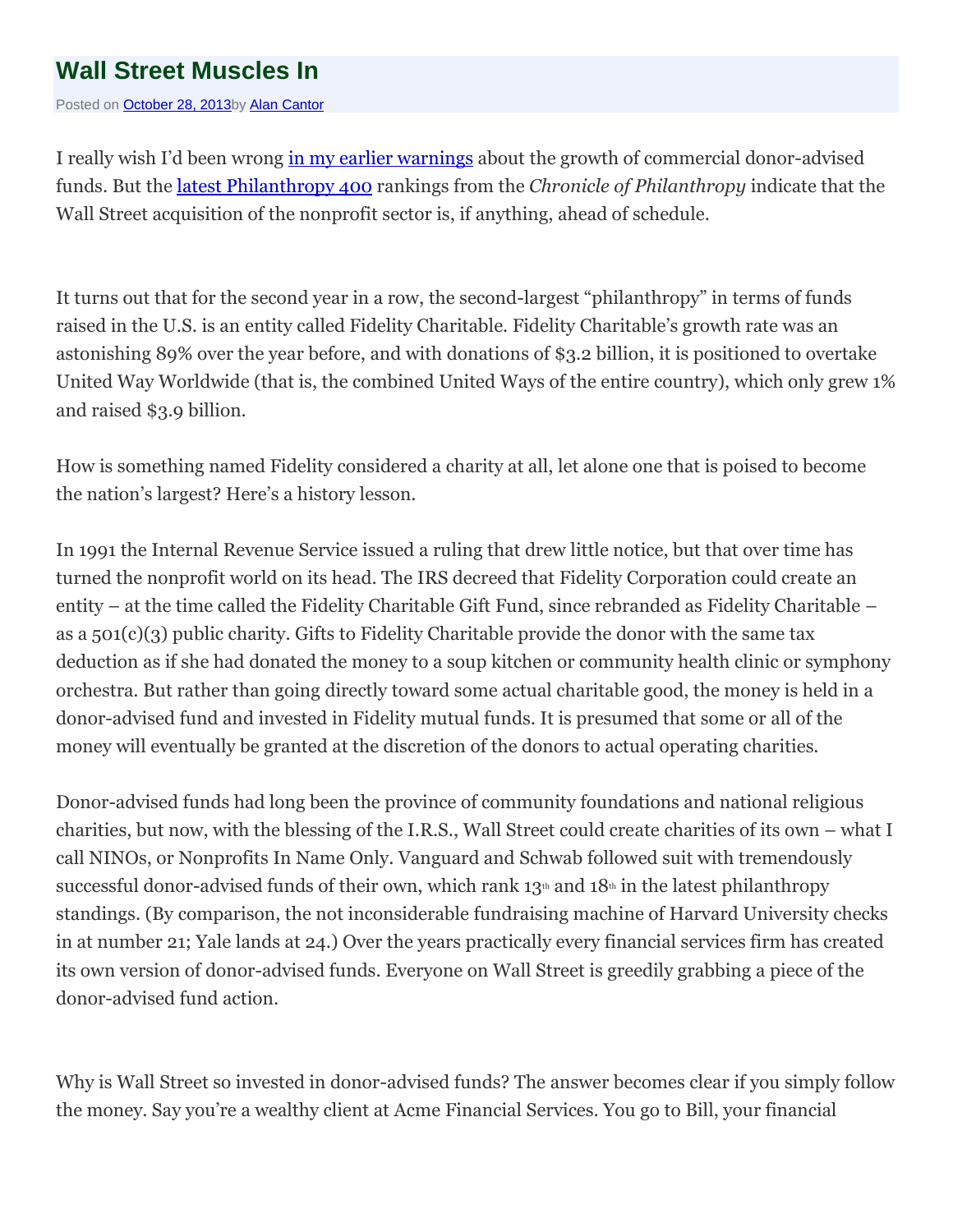advisor. You tell him that you'd like to transfer \$250,000 in stock to East Hackensack Community Music School as a donation for their capital campaign.

Let's keep in mind how Bill gets compensated. If he is like many brokers, his company takes a percentage of your total funds under management with his firm as an annual fee, and Bill gets his share of that percentage as his own compensation. If you donate \$250,000 to the Community Music School, then Acme Financial Services and Bill are managing a smaller account, and so both get a smaller fee. In other words, your charitable contribution will cause Bill to lose income. In the ancient past – say, twenty years ago – Bill would have smiled and processed the contribution, perhaps groaning inwardly. But now he can present you with an alternative.

"How about putting that \$250,000 into the Acme Donor-Advised Fund?" he'll say. "You can get the same full charitable deduction as if you gave the money to the Music School. And then next year, or the year after, you can donate the funds to the Music School or anywhere you'd like! You can have your cake and eat it too!"

What Bill doesn't say is that if you pop those funds into the Acme Donor-Advised Fund, he will continue to draw his fees on that money, as though it were still in your personal account. And the longer money sits there, the longer he will get paid. In other words, he has a financial incentive to dissuade you from actually distributing money from your donor-advised fund to charity.

Many people ask me why I rant on about donor-advised funds. Isn't the rise in donor-advised funds promoting charitable giving? No, it's not. That's the problem. Overall charitable giving in the U.S. has been very steady – up only 1.5% above the inflation rate in the last year studied, according to the [2013](http://store.givingusareports.org/Giving-USA-2013-Report-Highlights-P98.aspx) Giving U.S.A. [Report](http://store.givingusareports.org/Giving-USA-2013-Report-Highlights-P98.aspx). So when Fidelity's take of the charitable haul is up 89% in one year, and when another donor-advised fund mill, the American Endowment Foundation, the outfit I examined in [my](http://alancantorconsulting.wordpress.com/2013/10/07/missing-the-obvious-in-nonprofit-ratings/) last [post](http://alancantorconsulting.wordpress.com/2013/10/07/missing-the-obvious-in-nonprofit-ratings/) and in the *Chronicle of [Philanthropy](http://philanthropy.com/article/Charity-Navigator-s/142063/)*, finds its donations up a cool 103% over 2011, you have to realize that many actual charities are *not* getting funded as they had been previously. The money is going, instead, into donor-advised funds.

Yes, my challengers will say, but the money *will eventually* be going out to charity, so what's the big deal? Well, I respond, that money *won't* necessarily be going to charity at all. There is no federal requirement that funds in a donor-advised fund *ever* be distributed to charity. Though the more responsible donor-advised funds have policies requiring some sort of distribution, most do not, or they describe such requirements with a wink and a nod. A few months ago I called Schwab Charitable and said I was interested in opening a donor-advised fund. I asked: "Would I have to actually send money out to charity?" The woman on the phone chuckled and said that if I failed to make any charitable grants from my fund for five consecutive years, they would call to remind me to make at least one grant – but, she said, laughing, the minimum grant size is only \$50, so that shouldn't be much of a hardship for me.